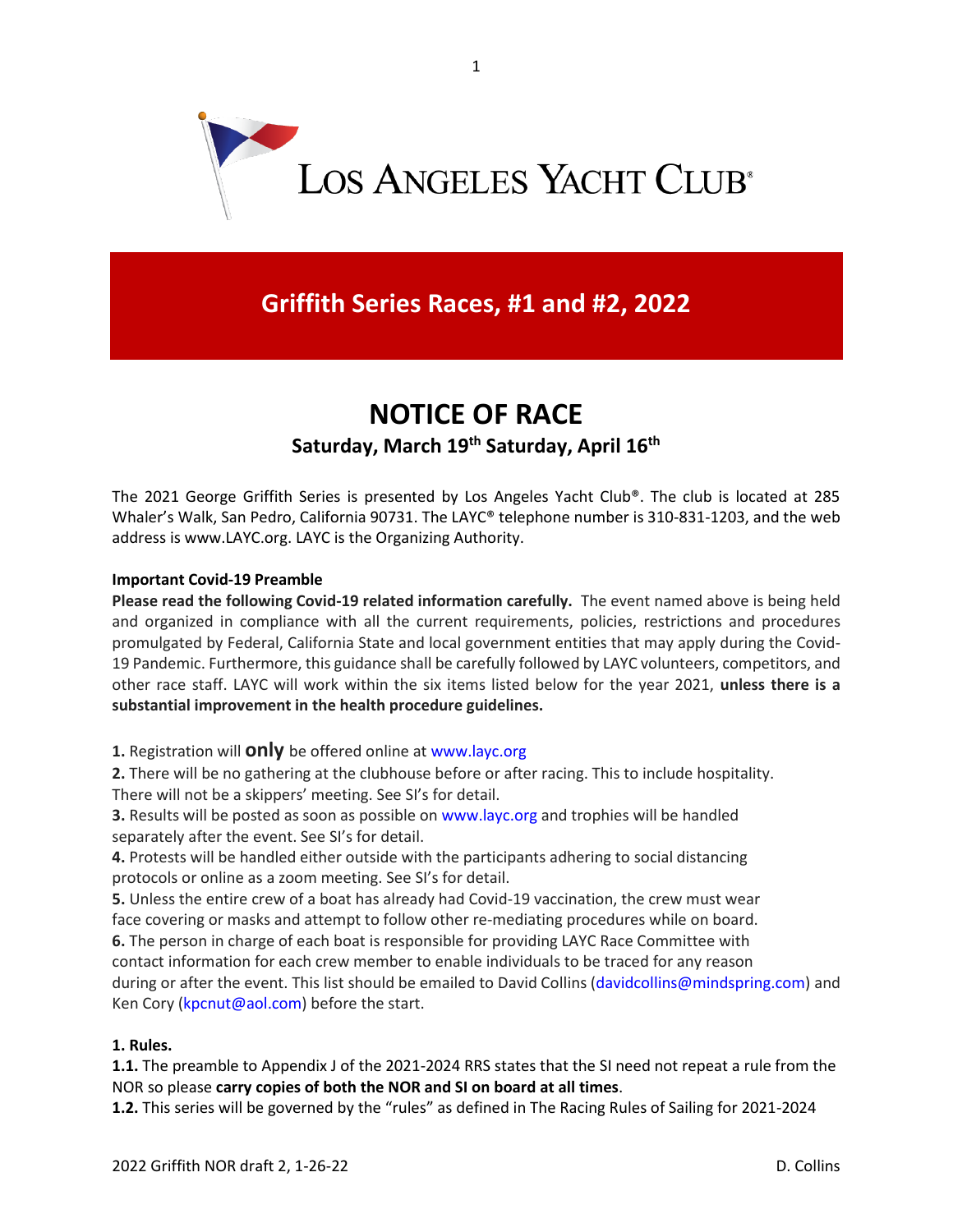(RRS), except as modified by this notice of race and the sailing instructions. Compliance with the US Safety Equipment Regulations (USSER), US Nearshore Race level, as effective January 1, 2022, is recommended.

**1.3.** The USSER is included in this document as ADDENDUM 2-US SER 2022.0 Categories. https://www.ussailing.org/wp-content/uploads/2022/01/US\_SER\_2022.0\_Categories.pdf).

**1.4.** USSER compliance may be monitored with random inspections to be made after the finish of each race for minimum equipment compliance. If selected, you will be contacted by a technical committee member to make arrangements for the inspection.

**1.5.** RRS 52 is modified to allow the use of winches operated using stored power.

**1.6.** RRS 55 is modified by adding the following sentence to the rule: "However, discarding biodegradable sail stops when setting a sail is permitted."

**1.7.** All competitors are asked to observe **USCG Navigational Rule 9**, which in part reads "A sailing vessel shall not impede the passage of a vessel which can safely navigate only within a narrow channel or fairway."

**1.8.** Breaches **of IRPCAS Rule 10, Traffic Separation Schemes** (TSS), will not be grounds for a protest by a yacht. This changes rule 60.1(a). However, a yacht that is reported by a government authority for a breach of IRPCAS Rule 10, may be protested by the Race Committee, and also subject to any penalties levied by the government authority. The penalty is at the discretion of the protest committee. This changes rule 60.2.(a)

**1.9.** Further, **USCG Navigational Rule 34**, in part reads "…When vessels in sight of one another… [are] in doubt whether sufficient action is being taken by the other to avoid collision, the vessel in doubt shall immediately indicate such doubt by giving at least five short and rapid blasts on the (horn)." Any boat participating in an LAYC race that is identified in any complaint from the Coast Guard, Harbor, Pilot or a Commercial Vessel Captain that has warned that participating boat by sounding five horns will be presumed to have infringed this instruction. **RRS 60.2, 63.1 and A5 are modified to add that the Protest Committee may disqualify a yacht infringing this instruction without a hearing.**

**1.10.** All boats are reminded that launching/controlling/flying any unmanned aerial system (UAS or "drone") over federally controlled areas or in close proximity to commercial vessels is strictly prohibited.

#### **2. Eligibility and Entries.**

**2.1.** This race is open to yachts possessing a current Southern California PHRF handicap. The maximum allowable PHRF rating shall be 180. Boats are REQUIRED to have a VHF radio capable of receiving and transmitting on VHF 71.

**2.2.** The one-time entry fee is \$100.00 and covers the two-race series. All entries must be accompanied by a current PHRF certificate. PLEASE UPLOAD CURRENT PHRF CERTIFICATE WHEN REGISTERING, or email the certificate to LAYC Race Committee Chairman, Ken Cory (kpcnut@aol.com). Entries must be received by 1800 hours Thursday, March 17th, 2022. Late entries will only be accepted with the approval of the Race Committee Chairman. Late entries will not be considered without a current PHRF certificate, completed necessary entry forms and entry fees. Entries shall be made by completing an LAYC Race Entry form available through Regatta Network.

**3. Cruising Class.** Entries in the Cruising Class will be allowed for any yacht with a valid PHRF rating and a completed Cruising Class Rating Worksheet. Entries with Corinthian ratings are welcome but shall not submit a Cruising Class Rating Worksheet. Worksheets and valid ratings must be submitted and available for verification by the Race Committee Chairman no later than 24 hours prior to race start or the entry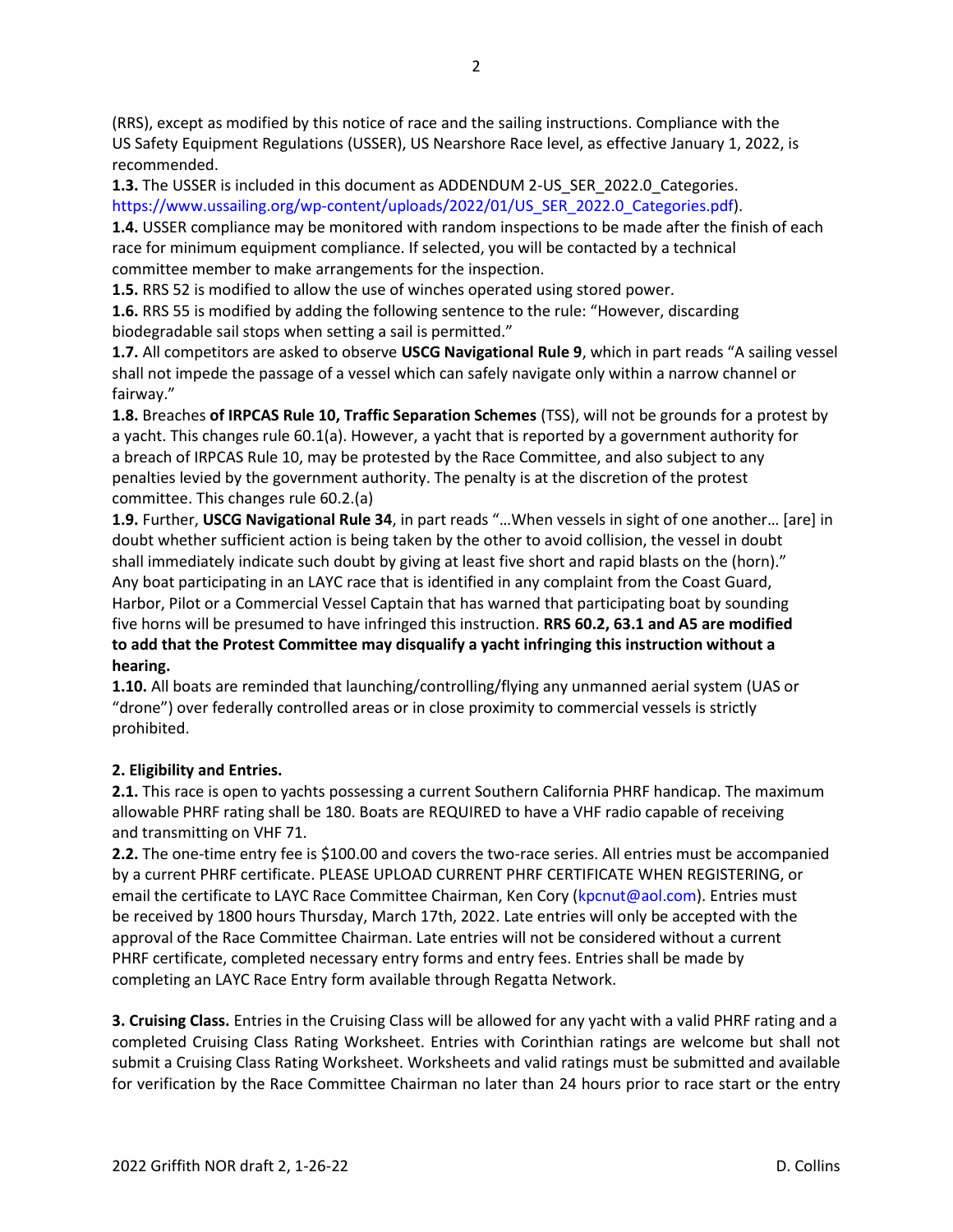will not be considered complete. Cruising Class yachts are subject to additional rules as set forth in the Sailing Instructions. A minimum of four entries will be required to establish a Cruising Class.

#### **4. Schedule of Races.**

**4.1.** The Warning Signal for the first start will be at 1255. Subsequent starts will follow the first start. All races will be inverted start. The schedule of races is as follows:

#### **Race Date Race Name Start Type**

1 March 19, 2022 Griffith 1 Pursuit (Reverse Handicap)

2 April 16, 2022 Griffith 2 Pursuit (Reverse Handicap)

**4.2. Pursuit Race Start.** The Race Committee will assign starting times for all yachts. Starting times will be posted on the LAYC Website as soon as possible after the entry window has closed at 1800 hours on Thursday, March 17, 2022 and, in no case, later than 1700 hours on Friday, March 18, 2022.

#### **5. Racing Area.**

**5.1.** The *start line* will be located inside Los Angeles Harbor east of Pier 400 in the vicinity of these coordinates: *N33 43.01', W118 14.58'.* SKIPPERS PLEASE NOTE: There is a submerged material storage site immediately to the east of the starting area. This shallow area is nominally 15 feet deep, is marked by steel markers, and is more fully described on Chart 18751, Los Angeles and Long Beach Harbors, 48<sup>th</sup> Edition 46, July 2016.

**5.2.** The *finish line* will be located inside Los Angeles Harbor inside the west breakwater, east of the Lane Victory in the vicinity of these coordinates: *N33° 43.00', W118° 16.22'.*

**6. Race Courses.** The 2022 George Griffith Series Course Chart is included here and in the Sailing Instructions and defines three courses.

**6.1.** Start east of the Pier 400 area of Los Angeles Harbor, exit the harbor at Angel's Gate, round the Point Fermin buoy to port, round Queen's Gate to port, finish at Lane Victory.

**6.2.** Start east of the Pier 400 area of Los Angeles Harbor round the west end of the middle breakwater (50) to port, leave the east end of the middle breakwater (19) to port, round Island Chaffee (8) to port, and return to finish.

**6.3.** Start east of the Pier 400 area of Los Angeles Harbor round the west end of the middle breakwater (50) to port, round Queen's Gate to port, finish at Lane Victory.

**6.4.** If conditions favor the shorter course, the PRO will hail the fleet on UHF Channel 71 to announce the change and to provide revised pursuit start times for the shorter race prior to the attention signal.

**7. Sailing Instructions.** The Sailing Instructions will be available **online only**. All documents including the Sailing Instructions, 2022 Griffith Series Course Charts, Cruising Class Worksheets and Race Entry Forms are available only on the LAYC® website at www.LAYC.org.

**8. Scoring.** The Low Point system of RRS Appendix A will apply. Two races are required to be completed to constitute a series. A yacht's series score will be the total of her race scores. There will be no "throw out" race. This changes RRS rule A.2.

**9. Trophies.** Results will be published online as soon as scoring is complete after the second race. Take home trophies will be delivered to recipient's homes via common carrier as soon as possible after the completion of the second race.

**9.1.** Take home trophies for individual races will be awarded to the winning yacht on corrected time in each class.